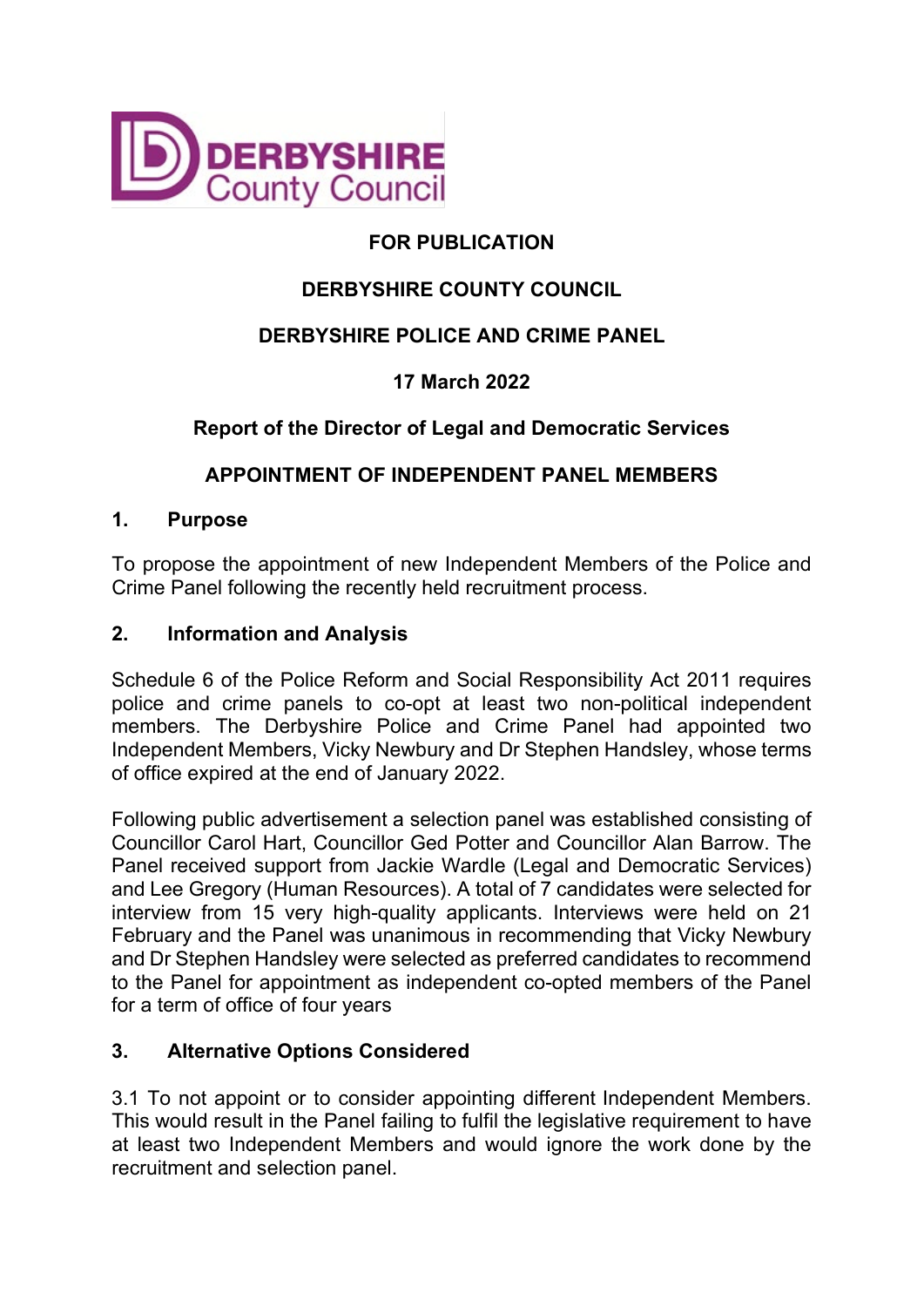## **4. Implications**

4.1 Appendix 1 sets out the relevant implications considered in the preparation of this report.

## **5. Consultation**

5.1 Not applicable.

### **6. Background Papers**

6.1 None identified.

### **7. Appendices**

7.1 Appendix 1 – Implications.

#### **8. Recommendations**

The Panel is recommended to:

Approve the appointment of Vicky Newbury and Dr Stephen Handsley as Independent Members of the Derbyshire Police and Crime Panel for a period of four years.

### **9. Reasons for Recommendation(s)**

To ensure that the Derbyshire Police and Crime Panel meets the legislative requirement to appoint at least two independent members.

**Report Author:** Alec Dubberley **Contact details:** alec.duibberley@derbyshire.gov.uk